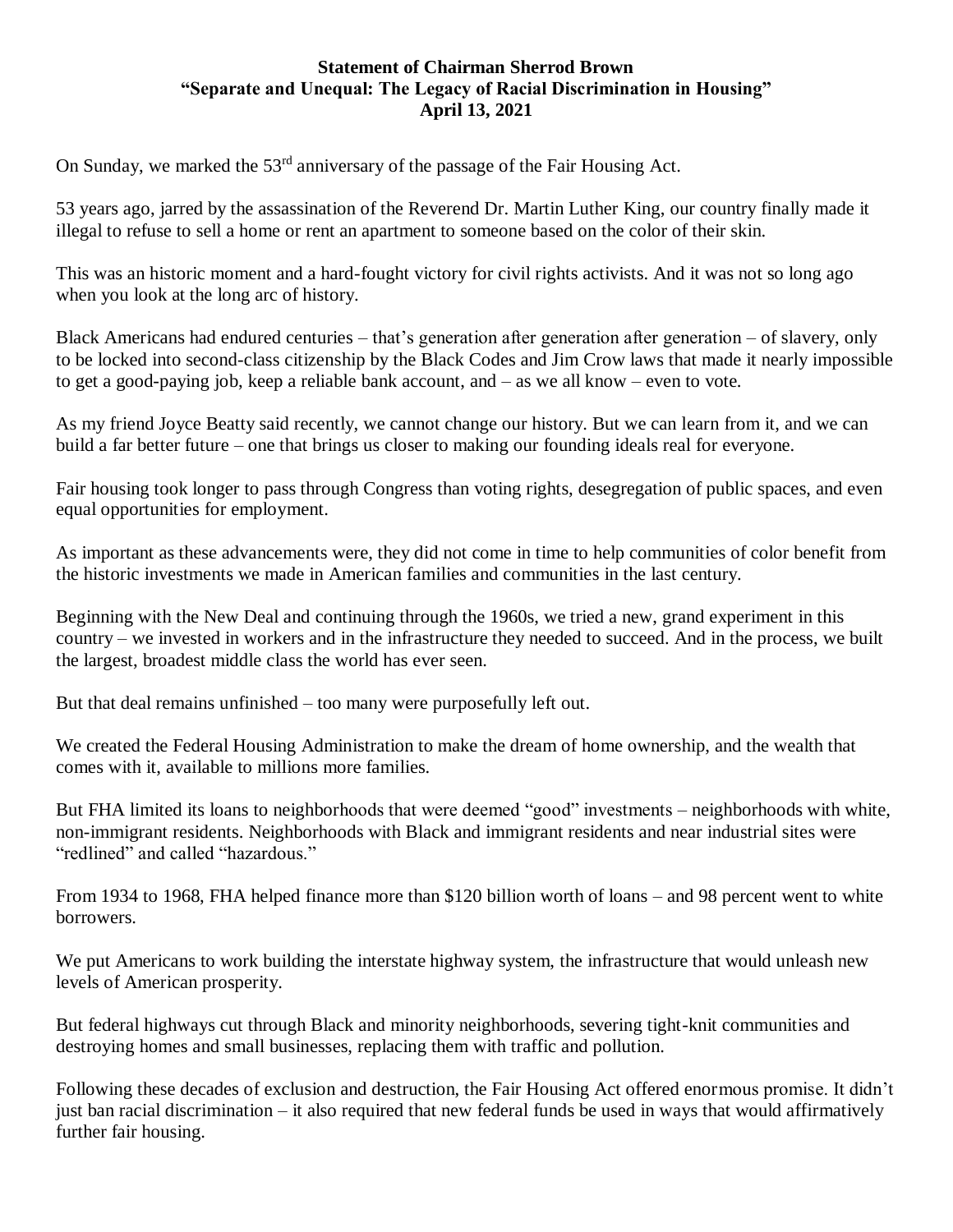In other words, we recognized it wasn't possible to start from scratch. Our housing system had our history woven into it, and we would need to take active steps to include Black Americans, and all those who been left out.

George Romney, the father of our colleague, became HUD Secretary the year after the Fair Housing Act was passed. He set out to fulfill that mission – to require communities to use their federal grants to build better housing and take active steps to include everyone, as required by the law.

But he didn't get very far. President Nixon and his Southern Strategy blocked Secretary Romney's implementation of the Fair Housing Act…and it stayed that way for decades.

Housing discrimination was illegal beginning in 1968, but communities of color lived in the cities we'd already built and then abandoned, and lived with the wealth inequality we'd already grown.

Minority communities continued to lose out on investment.

FHA no longer used redlining maps, but communities of color still saw banks take their deposits, and still refused to make them mortgage loans.

Congress passed the Community Reinvestment Act, requiring banks to serve the communities whose money they relied on to make profits. But the same neighborhoods – the ones that had red lines drawn around them a few decades earlier – never got the same investment that others did.

And nearly three decades later, lenders seemed to finally discover the minority communities they'd been neglecting for decades. But that discovery didn't lead to positive investment to help communities build wealth and grow new businesses.

Instead, predatory lenders wiped out the hard-won gains Black and brown families had made in the years since 1968. They targeted people in lower-income and minority communities for predatory subprime loans and refinances.

In 2003, President Bush's HUD Secretary, Mel Martinez, told this Committee that predatory lending posed, quote, "a significant danger to minority and women homeowners targeted for equity-stripping loans," and that some loans had "abusive terms and conditions" that may violate the Fair Housing Act.

And of course, we all know what happened. We remember the foreclosures that swept through neighborhoods in waves. We remember the signs that went up on home after home.

Black and Latino homeowners were 70 percent more likely to face foreclosure.

Today, Black, Latino, and Asian families are far less likely to own a home than white families. The Black homeownership rate is as low as it was 53 years ago, when housing discrimination was still legal.

The wounds of redlining remain as fresh as ever.

We know where you live determines so much about your life – what school your kids go to, the kinds of jobs available, how far you have to travel to get to work, the air you breathe, the water you drink, even how long you live.

Residents in those neighborhoods that were systematically excluded from investment – many of them people of color – have lower life expectancies and are more likely to have preexisting conditions.